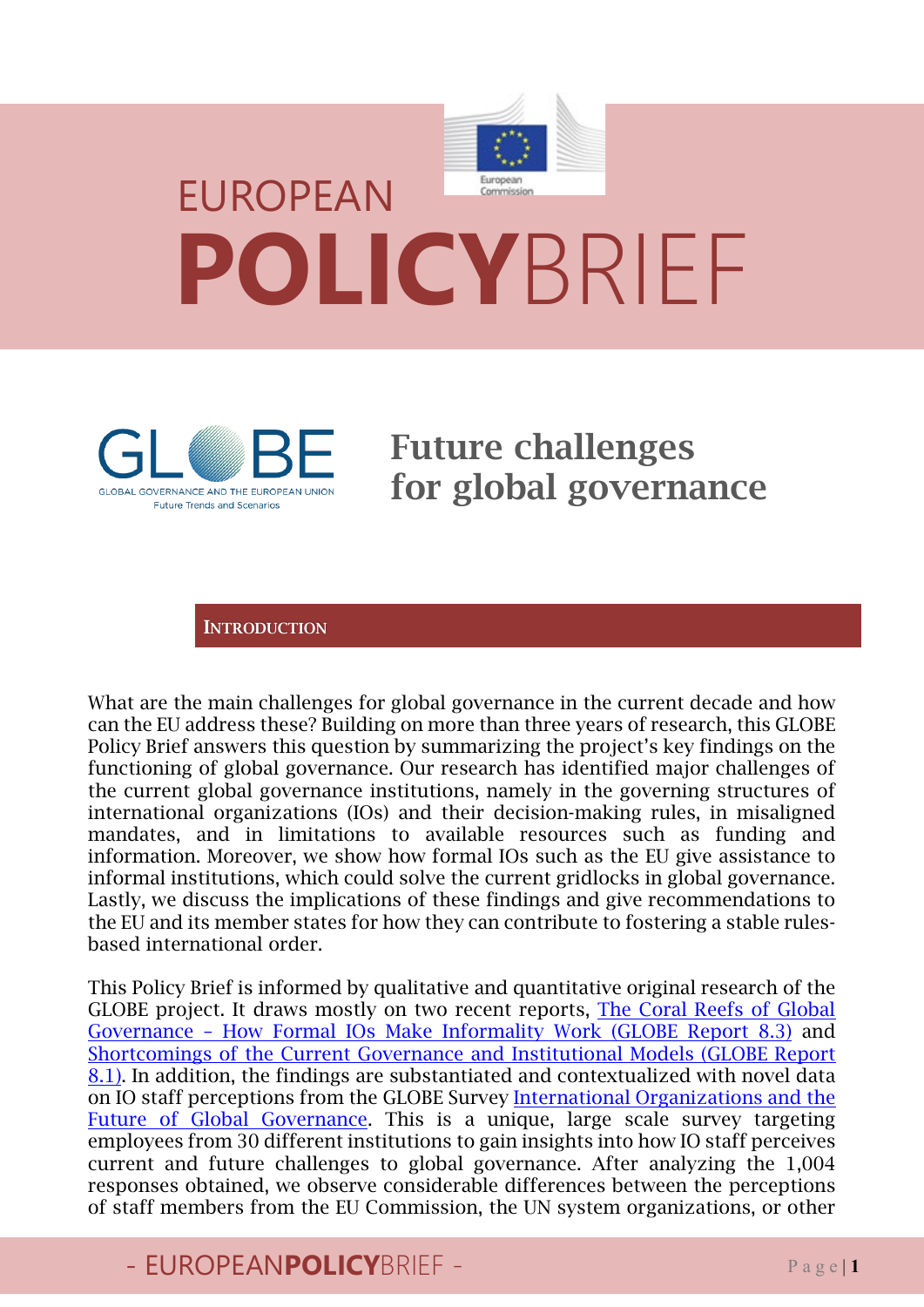IOs[i](#page-13-0) on questions relevant to this Policy Brief. To capture this variation, we disaggregated the results into the three groups (EU, UN, Other). For more detailed data on the survey results, we also prepared a [dedicated website and a Technical](https://globe-survey.eu/)  [Report](https://globe-survey.eu/) with more thorough explanations of the survey, a presentation of first aggregate findings and an in-depth discussion of the results.

While the previous GLOBE Policy Brief looked at [Current Challenges of Global](https://www.globe-project.eu/policy-brief-2-current-challenges-of-global-governance-february-2021_11999.pdf)  [Governance,](https://www.globe-project.eu/policy-brief-2-current-challenges-of-global-governance-february-2021_11999.pdf) presenting the results of sectoral mapping papers as well as some cross-cutting issues relating to the EU's role in the contemporary global system, this brief is more forward-looking, discussing the future of global governance. To substantiate this foresight exercise, the empirical foundations of the abovementioned GLOBE reports used in-depth case studies and quantitative analyses, which will not be fully repeated in this Policy Brief due to limited space.

EVIDENCE AND ANALYSIS

#### Organizational challenges to current global governance institutions

When looking at the challenges of the current governance and institutional models, GLOBE research identified the following problem areas: governing structures of international organizations (IOs), decision-making rules, mandates and autonomy, and available resources such as funding and information. While these are not universal problems, the observed trends and patterns around these three areas affect many IOs across multiple sectors and types of organizations.

#### *A) Governing structures and decision-making rules*

Firstly, IOs face difficulties balancing the needs of a diverse set of members and stakeholders due to rigid decision-making rules and/or the inflexibility of governance structures and/or stark differences in preferences between member states. Within trade governance, for example, the World Trade Organization (WTO) has failed to reach consensus on the Doha development agenda after nearly 20 years of negotiations. Because the WTO rules are made through consensus, decisions on important changes have been difficult to achieve, due to fundamental divisions between member states regarding core elements of the negotiation agenda, for example regarding granting "Special and Differential Treatment" to developing countries (Marx et al. 2019). As a result, many member states have sought out to establish bilateral and plurilateral arrangements instead, which, while not necessarily at odds with a multilateral approach, make it less of a priority for some member states.

These consensus-based governance structures of "one country, one vote" are only one way in which IOs flexibility and decision-making capabilities can be constrained. On the opposite side, IOs that grant greater weight to certain member states' votes may also confront difficulties. In some cases, an IO grants extra voting privileges (such as veto power or votes with more weight) to a particular member or set of members either to gain their support or as a response to greater financial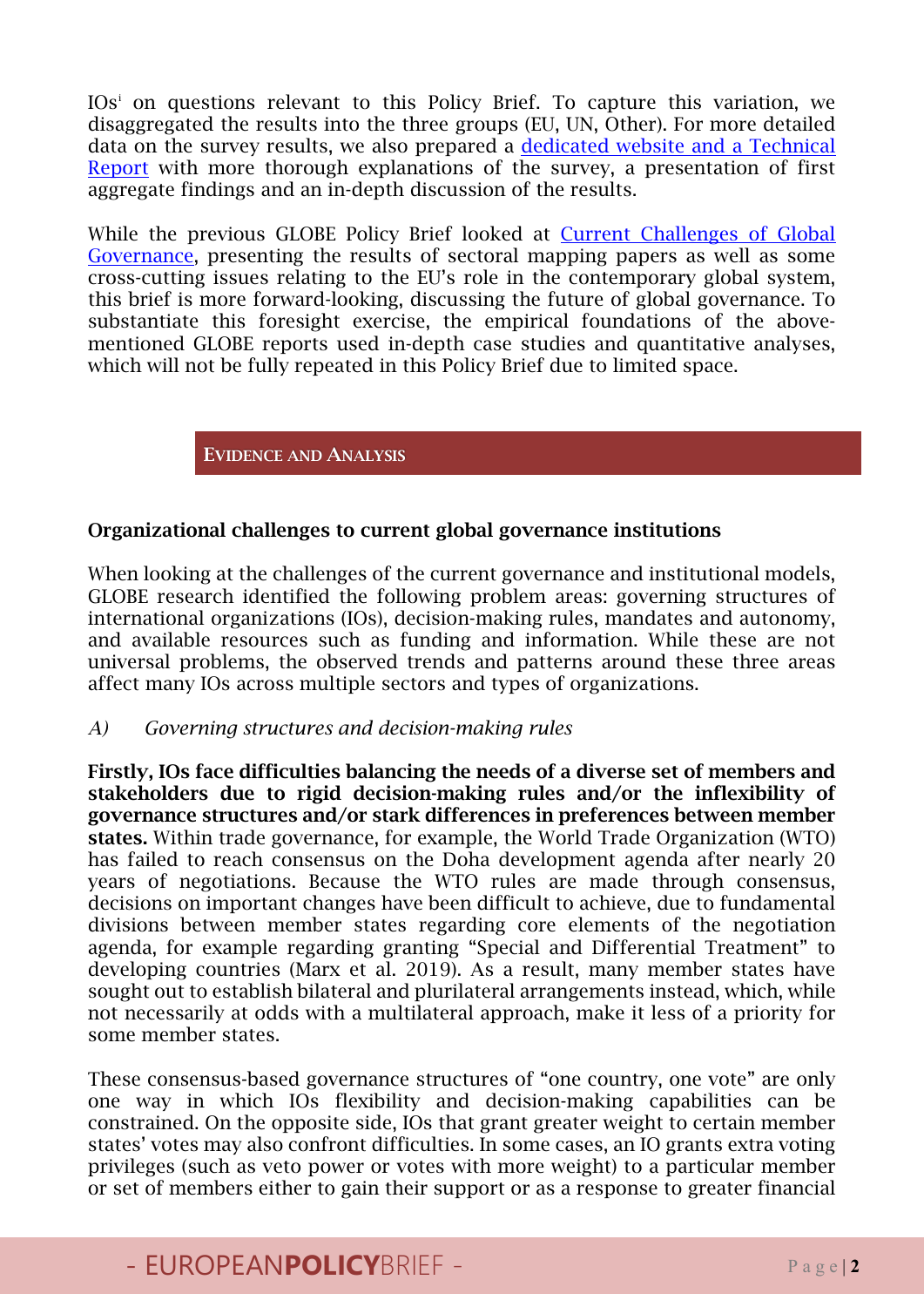contributions. This distorts member states' share of the weighted votes with regards to their perceived or actual contribution to an IO, or their increasing global footprint (Hallaert 2020). Such a situation may also face rejection or resistance by less powerful members for being unfair and unrepresentative. Examples include the UN Security Council (UNSC) or the International Monetary Fund (IMF), where decision-making powers, vote shares, and disturbed veto rights no longer reflect a fair distribution of power and global influence.



*Figure 1: GLOBE Survey results on perceived* **other IOs.** *organizational challenges by IO group. Higher numbers indicate that respondents saw this lack as more likely to occur and affect their IO.* 

These concerns are also reflected in the answers of IO staff to the [GLOBE](https://globe-survey.eu/)  [Survey on "IOs and the Future of](https://globe-survey.eu/)  [Global Governance"](https://globe-survey.eu/) (Jordana et al. 2022). When asked about the likelihood of their IO facing certain problems, a lack of organizational efficiency as well as a lack of policy effectiveness ranked highest (figure 1). But notably, concerns over a lack of democratic decision-making were almost as prevalent as the previous two, whereas other possible problems (lack of professional expertise, lack of international legality) received much lower ratings. Beyond overall responses, the disaggregated numbers also reveal something interesting: while organizational efficiency and policy effectiveness are rated relatively similarly across groups of IOs, there is a marked difference regarding democratic decision-making. Respondents from the EU Commission perceive significantly fewer issues with a possible lack of democratic decision-making than their counterparts from the UN or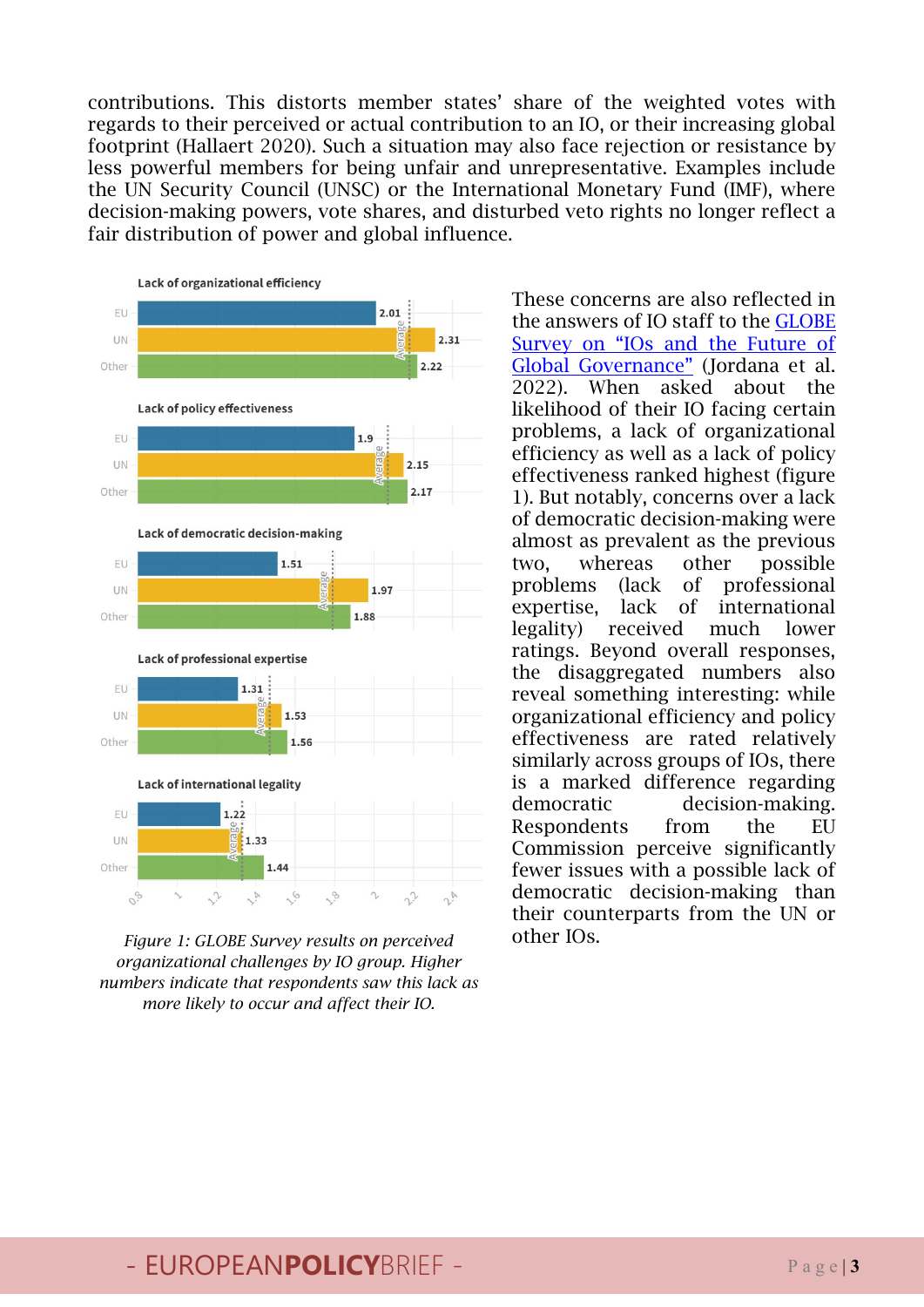#### *B) Mandates and autonomy*

Secondly, IOs face limitations on their mandates, and they are often not granted with sufficient policy autonomy or scope of action to meet their goals (Globe Report 8.1). On the one hand, an IO's mandate may be too narrow and therefore not allow an IO to undertake all the necessary activities to meet its expected governance goals nor grant the IO enough independence and flexibly to adapt to changing global conditions. Several IO's are confronted with new demands which they cannot address since it falls outside their mandate. For example, the WTO is increasingly pushed to address climate and sustainability issues but its current mandate does not allow to do so.

On the other hand, an IO's mandate might be seen as too broad, limiting their ability to meet different targets, particularly when it lacks the means to meet its mandate. For example, some UN agencies have a very broad agenda, such as the UN Environment Programme (UNEP) creating challenges to deal with a wide range of environmental issues including climate change making them less effective (Globe Report 5.1, Coen et al. 2020).

This mandate 'conundrum' creates challenges for IOs which they are seeking to address. Our research shows that IOs frequently engage in activities beyond those articulated in their mandates. Over time, IOs rarely stick within the confines of their mandate but rather expand their missions and take on new activities – a process sometimes referred to as "mission creep" or mission expansion. This can have a dual effect. On the one hand, it might allow them to respond to new challenges and respond to an evolving global context more effectively. On the other hand, it may undermine their legitimacy and support by member states or a broader group of stakeholders, also diverting resources to multiple goals.

But who actually sets the mandates of IOs? On paper, most IO mandates are subject to their member states' authority, but on an operational level, IOs may have considerable autonomy as to how they fulfill their mandate. What is more, IOs secretariats are themselves agents able to influence policy discussions and set agendas, and can thus often indirectly shape the direction in which their mandate is evolving.



*Figure 2: GLOBE Survey results on perceived levels of autonomy by IO group. Higher numbers indicate higher levels of autonomy.*

To shed more light on how these dynamics work, the GLOBE Survey asked to staff questions relating to the perceived autonomy of their IO (Jordana et al. 2022). Respondents were confronted with a number of activities that IOs are typically engaged in and asked to assess how autonomous their IO is in respect to member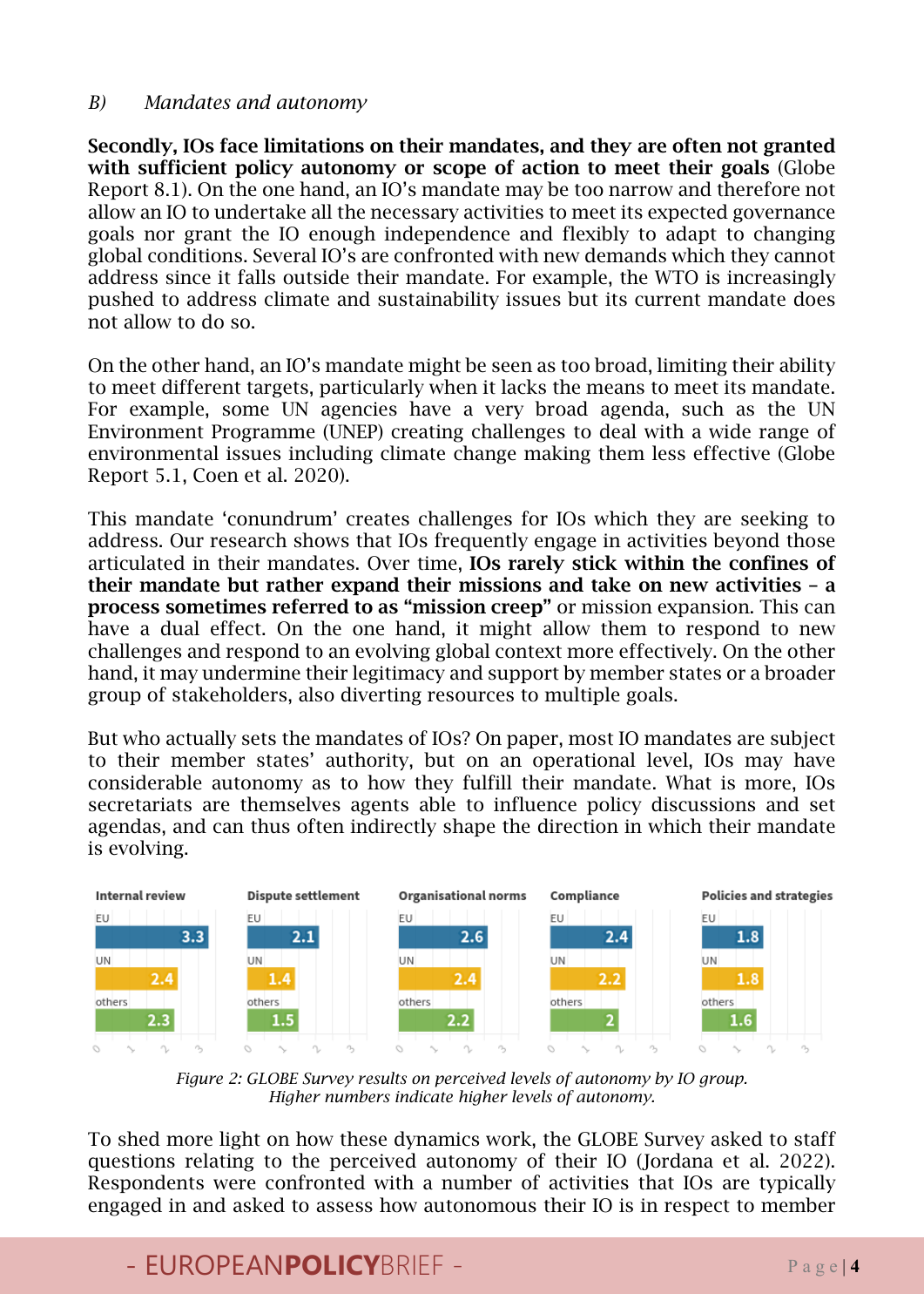states (on a five-point scale from 'not at all autonomous' to 'extremely autonomous'). Notably, it finds a significant contrast between civil servants of the European Commission compared to those of the UN system and other IOs. With regards to their institution's autonomy, answers by EU staff were markedly more positive (i.e., higher levels of perceived autonomy) than those by staff from other surveyed IOs, especially for questions around internal review and dispute settlement (figure 2). While those from the UN system perceived slightly higher levels of autonomy than the remaining IOs, the UN also fell quite short of the EU levels, except for the question about setting of policies and strategies, where EU staff also reported relatively low levels of perceived autonomy.

The upbeat overall picture from an EU perspective underlines the great strides made in EU integration since the Lisbon Treaty and also feeds into arguments about the EU's unique actorness. However, the low levels of autonomy with regards to the perhaps most important long-term aspect of its mandates, setting policies and strategies autonomously, should also serve as a reality check for ambitions by the EU's executive arm to install itself as a more independent actor. It seems that even according to its own staff, the European Commission at the end is still largely subject to the directions of its member states.

#### *C) Limited resources and budgetary prospects*

Thirdly, many IOs struggle with limited resources, which can take different forms. Our research found that IOs frequently lack the necessary resources, including funding, staff and access to information, with the latter two usually being a function of the first. These budget gaps are partially still due to the 2008/2009 financial crisis, after which some member states of IOs limited their financial contributions to IOs.

This creates uncertainty for IOs and demonstrates the difficulty for an IO to perform (Globe Report 7.2). Recent research has shown that when an IO is less financially secure – often reliant on voluntary contributions earmarked for specific purposes – it is likely to have fewer permanent staff, which is likely to negatively impact its autonomy and performance (Ege and Bauer 2017).

For example, the lack of access to funding and information is a major challenge for both the UNEP and the UNFCCC in climate governance (GLOBE Report 7.2). Moreover, lack of support is likely to be self-perpetuating in many IOs. For instance, in security governance, the lack of financial support from some member states to NATO has led the biggest funder – the US – to reconsider its own support (GLOBE Report 4.2, p.44). As states limit the resources available to an IO, it is increasingly unable to fulfill its roles and is likely to face further difficulties in garnering sufficient support.

It is hard to forecast or speculate on the evolution of IO budgets, as they are subject to many fluctuating factors. To get an approximation of the most plausible pathways for how IO budgets may evolve in the upcoming years, GLOBE relied on the unique and privileged insights of those directly affected by budgetary changes, IO staff. While also operating under incomplete information and with similar bounded capacities to predict the future, they draw on vast experience working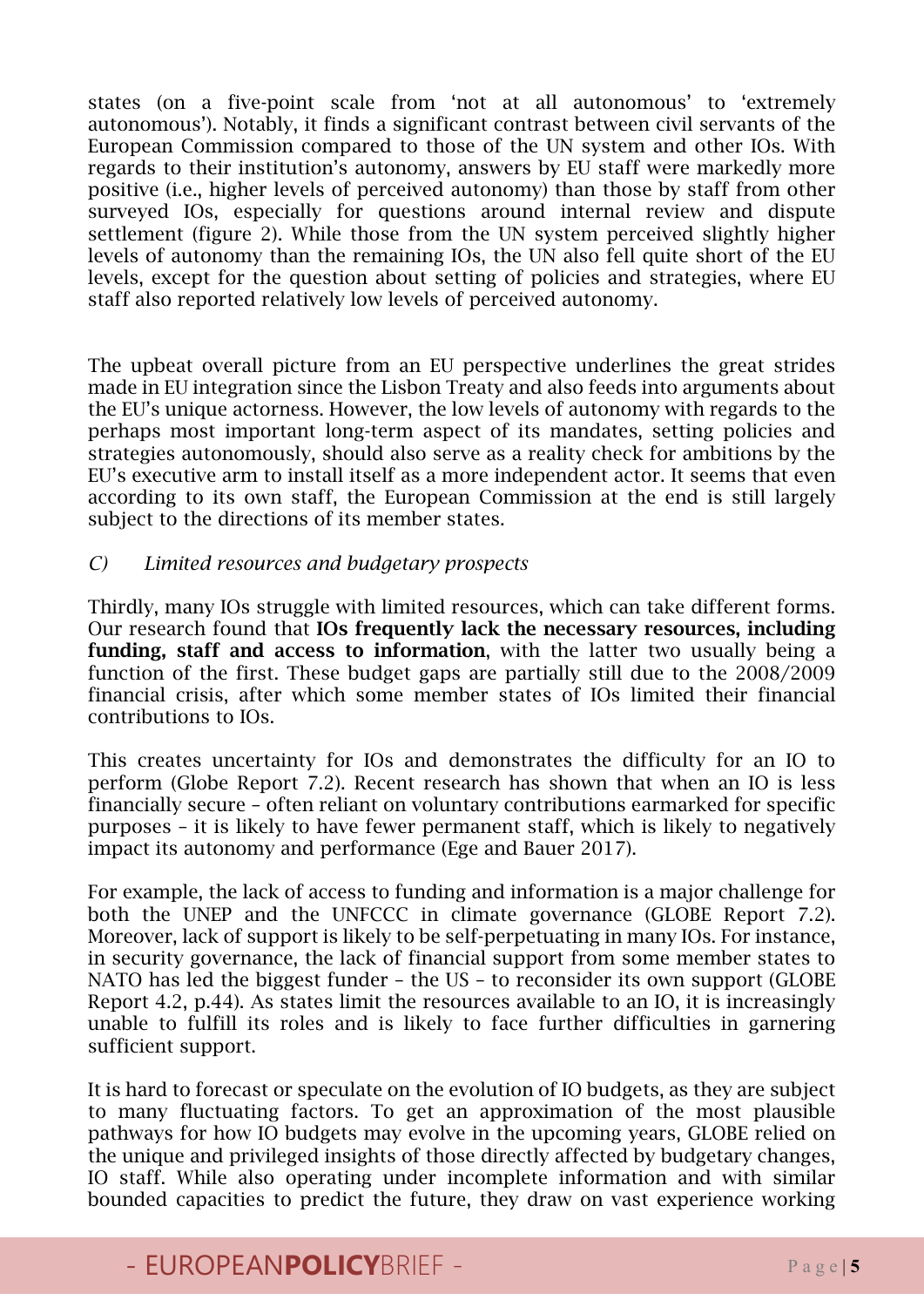within the institution and the wider system, and hence their expert opinion may wield more reliable indications as to future developments. Hence, in the GLOBE Survey we also asked IO staff about their perceptions regarding the likely future evolution of their IO's budget. Through two different questions (likelihood of IO increasing its annual budget; likelihood of IO suffering from a shortage of financial resources), we are able to draw a detailed picture of how IO staff anticipate their IOs budgetary situation to evolve (figure 3).

The numbers draw a stark picture of the EU being more pessimistic about their budgetary outlook than the UN, whereas the remaining IOs from our sample are even more optimistic. This may be partially due to the fact that the EU can be considered to have a relatively large budget already, hence future expansion may be perceived as less likely, less pertinent, or less desirable. However, looking at the historic trajectory of how the EU's budget grew relatively constantly over time, the current negative outlook may also suggest that EU staff foresees a leveling off of this growth. Notably, while UN staff was more optimistic about future budgetary increases (figure 3, left panel), they also more acutely feared financial shortages (right panel). This apparent paradox seems to express expectations of greater overall instability regarding IO's budget, which arguably is indeed a bigger source of political contestation in the case of the UN.



*Figure 3: Budgetary outlook for IO groups, based on results from the GLOBE Survey. Higher numbers indicate that respondents assessed higher the likelihood of a scenario to occur.* 

#### *D) What this means for global governance*

Taken together, the challenges discussed in this section can undermine IOs' capacity and ability to perform as core global governance actors. What then, are the implications of these findings? First, by distilling the major institutional challenges of the traditional main actors in global governance, we have the opportunity to reflect on different reform pathways. The policy recommendations presented in the last section of this brief list several policy options. Moreover, some challenges are being resolved or compensated through the inclusion of additional institutions, especially alternative forms of governance – informal lawmaking, experimentalist governance and multistakeholder initiatives (Globe Report 8.1).

While these innovative, entrepreneurial governance approaches may circumvent gridlock and prove more flexible and adaptive to emergent challenges, we should ask if they also risk further undermining the authority of existing formal IOs, making them less relevant. Moreover, it is not granted that these interactions between different types of new global governance actors are conducive to better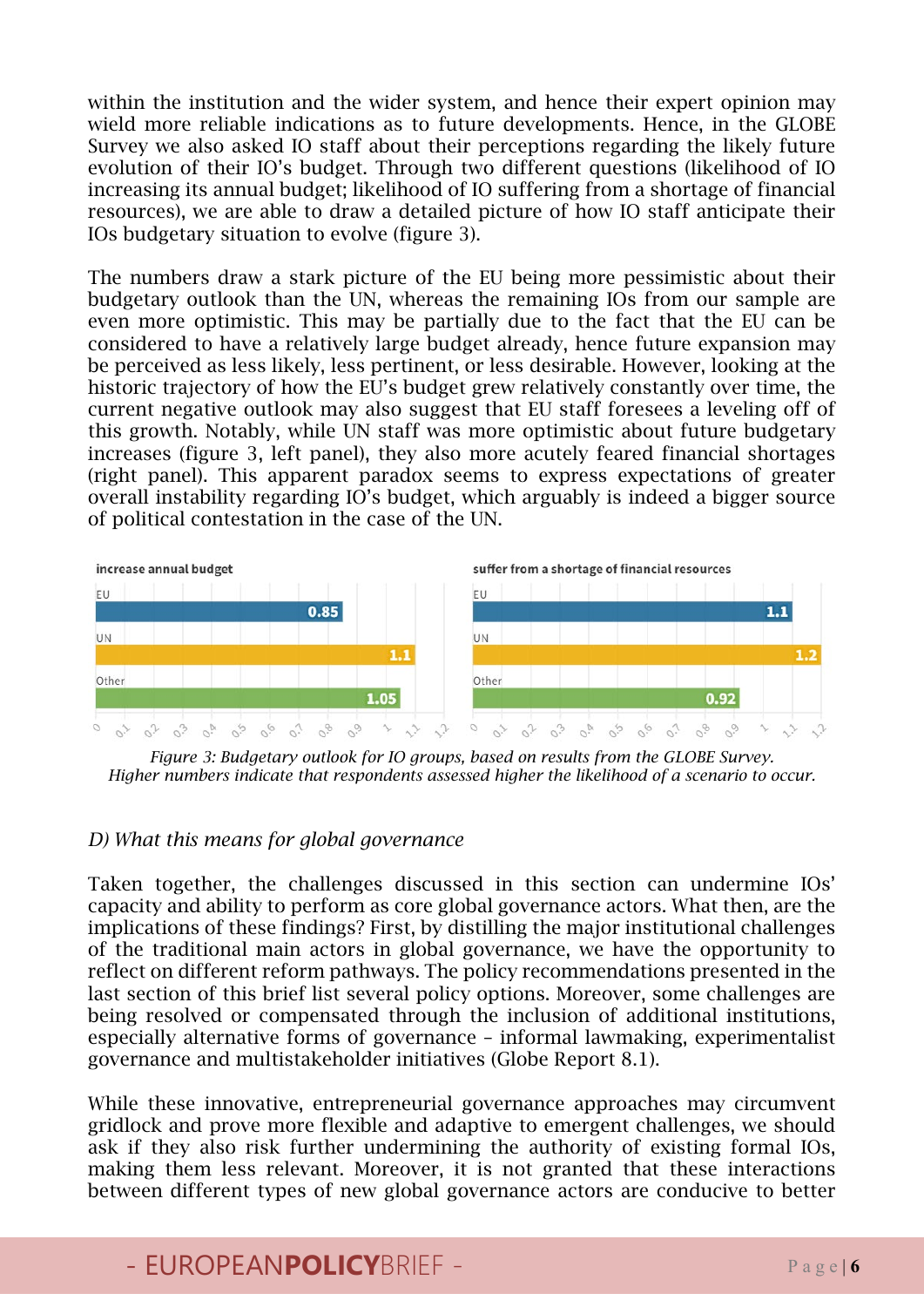governance. So what do people from the inside of say about the functioning of their IO's interactions with other IOs populating global governance spaces?

Here, the GLOBE Survey again reveals interesting differences between European Commission staff and those from other IOs (see figure 4). Commission staff expressed much less concern about interaction problems of hierarchical or competitive nature. Similarly, they were less concerned about possible overlap in IOs activities or responsibilities. The data also shows the UN being the most concerned across all surveyed areas, including implementation of field actions. These high levels of concern are probably due to the wide scope in mandate and membership, but potentially also expressing frustration amongst staff members as to the complexity of governance challenges the UN system is involved in.



*Figure 4: GLOBE Survey results on perceived degrees of interaction problems between IOs. Higher numbers indicate that respondents saw a problem as more likely to occur.* 

To us, the relatively optimistic picture painted by EU staff suggests at least two possible explanations. The EU has established a sufficiently prominent place for itself in the current global governance landscape that renders competition challenges unlikely and puts it in a comfortable hierarchical position vis-a-vis other IOs. Moreover, operating at the regional level limits some of the challenges that IOs with a global coverage confront. On the other side, it might be also that the EU is better equipped to navigate the complex interactions with other IOs due to longtrained institutional capabilities and tailored structures, such as inter-institutional agreements, liaison officers, and dedicated stakeholder relation units.

#### How Formal IOs Make Informality Work

In light of current gridlocks and challenges, informal institutions have emerged as one of the above-mentioned alternative forms of global governance – and one in which the EU is a particularly important actor with a considerable footprint. Informal institutions have rapidly not only become a prominent feature of contemporary global governance but, accordingly, also attract significant scholarly attention. Recent GLOBE research (GLOBE Report 8.3) has unearthed a number of interesting findings, inter alia on the instrumental role of the EU and other formal IOs in making informality work, and observed this as an increasing trend.

So what does informality mean in a global governance context? Why does it matter to global governance and how can it contribute to addressing global issues? Increasingly, when states set down international rules and provide public goods they have relied less on treaties and relatively more on soft law, which deliberately eschews legally binding obligations (GLOBE Report 8.3). Similarly, across a range of issue areas, in the place of formal international organizations, like the United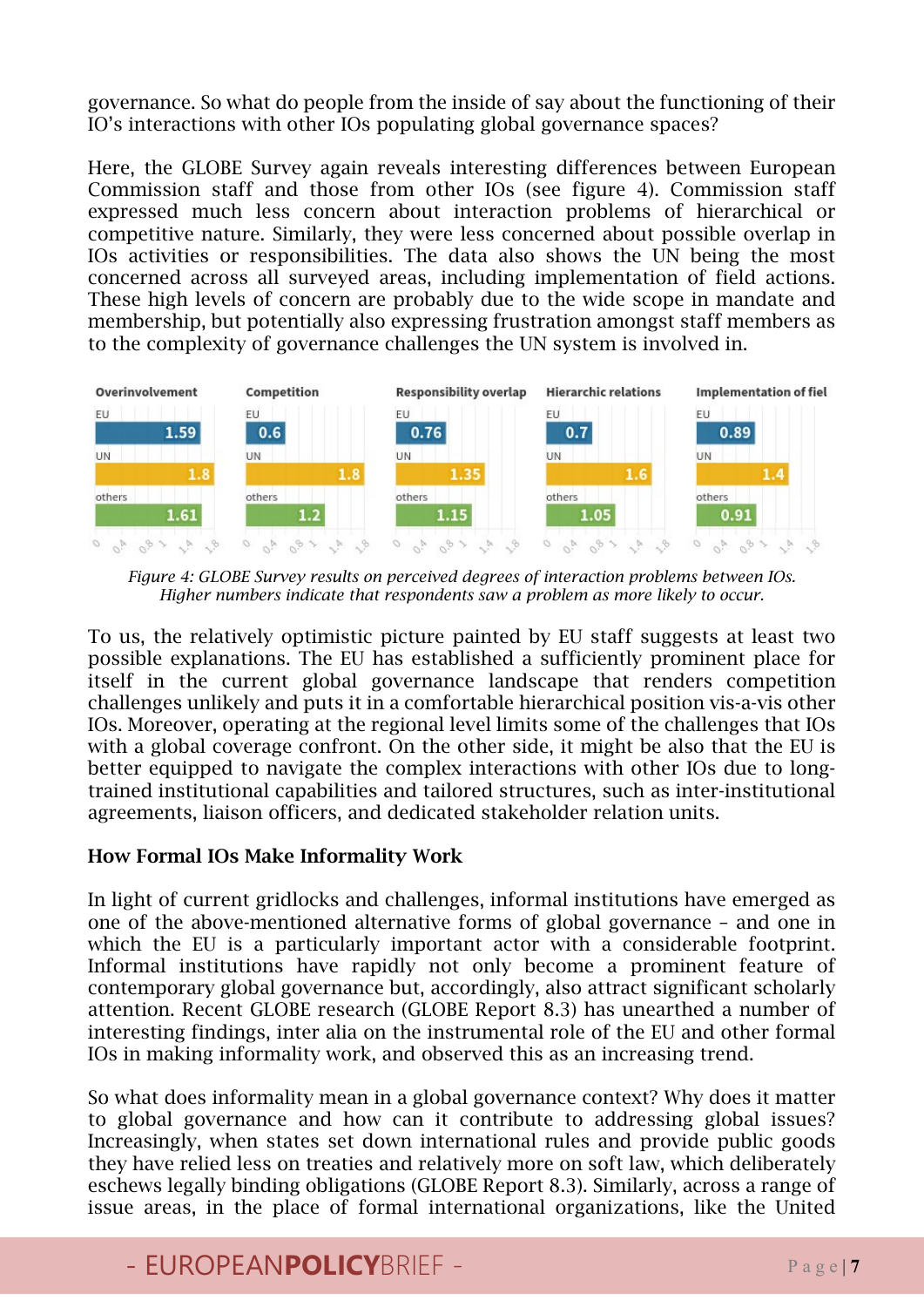Nations (UN) and the World Trade Organization (WTO), there has been a proliferation of informal IOs that exist in a "twilight zone" beyond the traditional boundaries of international law. Within Europe, this shift has been especially pronounced. European states have made extensive use of informal instruments across numerous domains of world politics. And, even within the otherwise highly legalized integration and foreign policy processes of the EU, traditionally informal bodies like the Eurogroup and the E3—a body central to Iran nuclear negotiations are becoming increasingly important. Research has demonstrated how certain "problem structures" or the level of conflict between states can generate an incentive for states to establish institutions with informal designs. Especially when issues require speedy decision-making, flexible implementation, or a high level of confidentiality, informal governance appears to have certain advantages.



*Figure 5: Counts of direct and indirect assistance given to informal institutions by various IOs in 2010*

To understand how this development can be shaped and nourished in the coming years, it is necessary to explore the determinants of the creation and survival of informal institutions. While existing scholarship mostly looks at the demand side – shifts that increase the incentive for states to create informal institutions – our research offers a novel supply-side explanation in which the EU features prominently. Rather than becoming less essential, formal IOs—particularly, those capable of providing key resources and services to informal bodies—have facilitated their proliferation as instruments of cross border governance. Figure 5 counts the instances of direct and indirect assistance provided by various formal IOs to informal bodies in 2010 (see GLOBE Report 8.3). It shows the EU—responsible for 31 instances of direct and indirect support—standing out as the most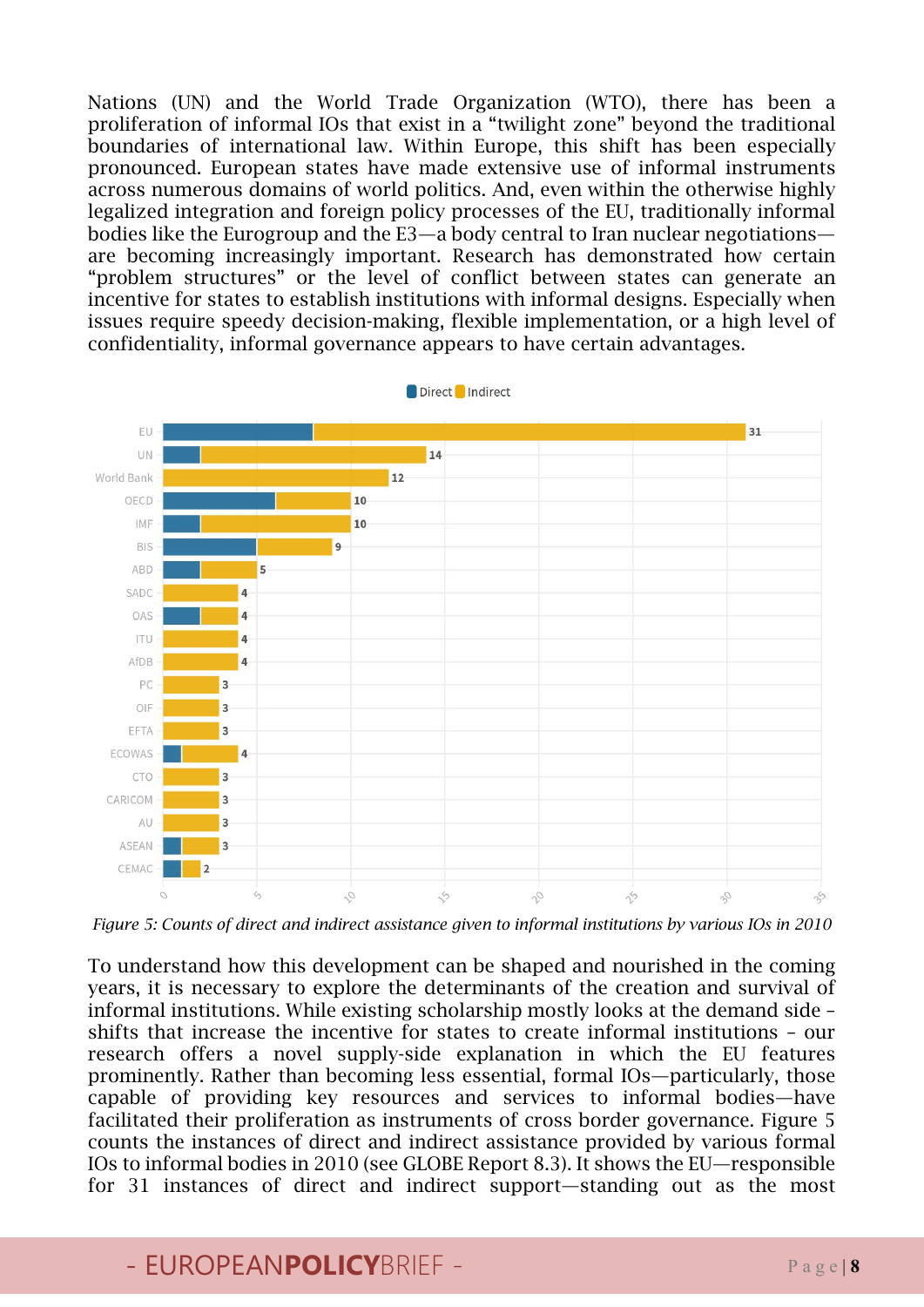significant provider of assistance, by far. It is followed by the UN, the World Bank, OECD, IMF, and BIS, and a number of other well-known IOs.<sup>[ii](#page-13-1)</sup>

This assistance occurs via several mechanisms. First, formal IO assistance can reshape the choice for informality by making policymakers more confident that informality can work at the outset; or by making it more likely that an informal design will be maintained when problems change later. Second, in practical terms, larger bodies can lower the costs of producing governance by lending resources and extending key services to informal IOs. Thereby, they facilitate the proliferation of new institutions that would not otherwise represent viable solutions on their own. This feeds into theories on IO "mutualism": as organizations develop links with one another, they mutually strengthen and legitimize themselves (Green, Jessica F, and Jennifer Hadden. 2021).

Taken together, our research revealed extensive direct and indirect support provided to informal bodies by a growing number of well-resourced, generalpurpose institutions, most notably from the EU, but also some other IOs as the World Bank or different regional development banks. Our findings suggest that the presence of formal IOs in an organization's environment is very likely to serve as an important supply-side driver of informality. Put differently, formal IOs can collectively act like a coral reef that provides key resources and services and enables an assortment of smaller organizations to flourish.

#### POLICY IMPLICATIONS AND RECOMMENDATIONS

With the international rules-based order under threat, global challenges such as climate change make it even more urgent to devise and implement well-functioning global governance mechanisms. The EU and its member states have a particularly pronounced interest in maintaining and improving a stable and effective system of governance, though ideally all of humanity stands to profit from strong international organizations and peaceful inter-state cooperation. The challenges described by GLOBE research lead us to formulate a number of policy recommendations, relevant for policymakers at the EU and member states level, but also to like-minded and willing partners beyond.

#### A) Policy recommendations for the EU and member states

- Devise creative means to support the creation of IO networks, epistemic communities and informal channels beyond Europe, and subsequently work towards their formalization whenever pertinent. Additionally, EU institutions should continue working towards obtaining maximum recognition by IOs, ideally getting accepted as a proper member and not only as observer or sponsor.
- Staff concerns have highlighted budgetary constraints as a major potential bottleneck for the EU's capacity to continue leading the way in international cooperation and global governance. Given its fundamental role in facilitating other IOs and in serving as a blueprint for peaceful international cooperation,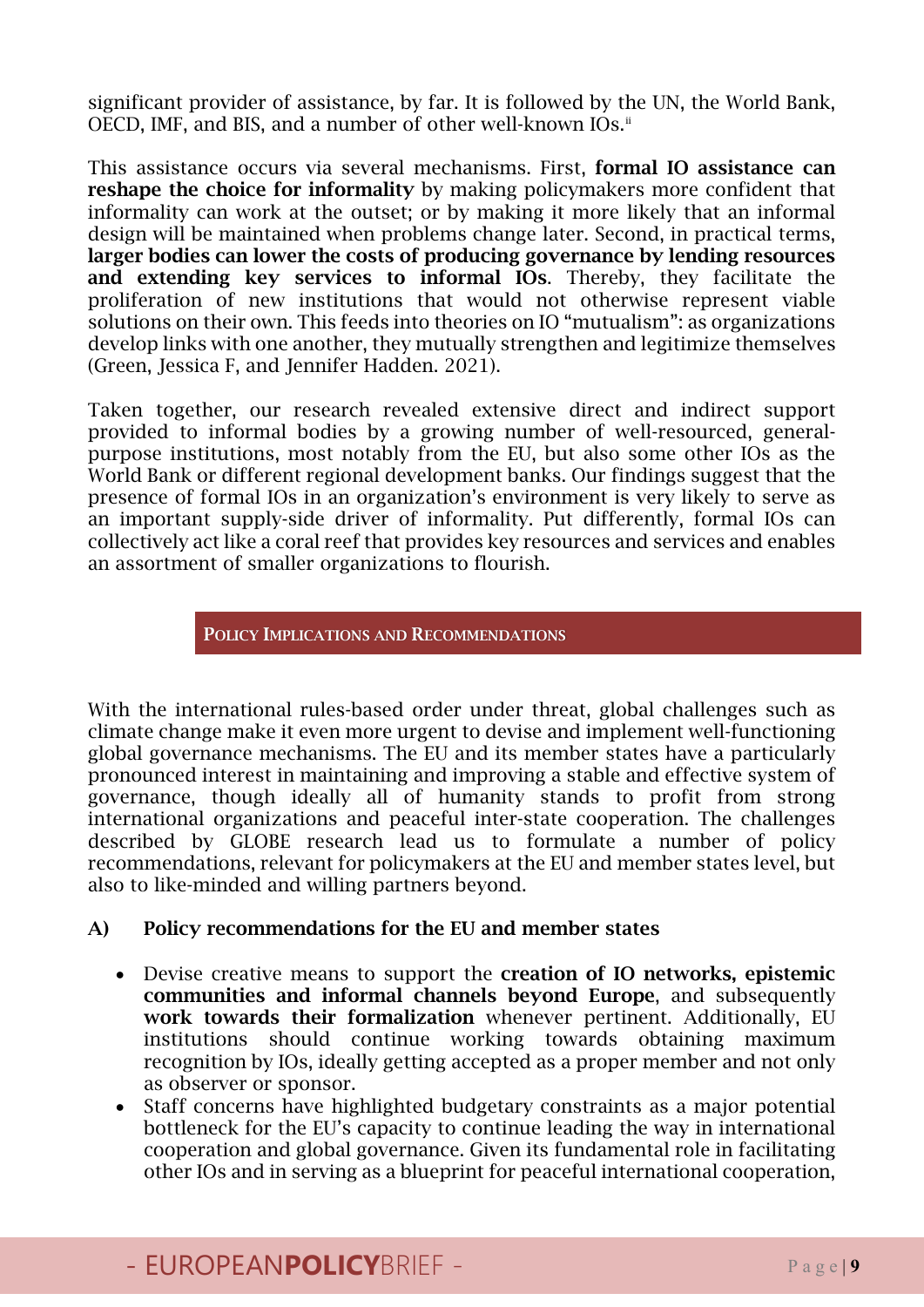member states should commit to enhancing the EU's own resources, funding and staff.

- In light of IOs' vulnerabilities to financial blackmailing, the EU and its member states should spearhead a global alliance of like-minded multilateralist partners to establish an IO/GG emergency reserve or budget backstop. This reserve could serve as a budgetary backstop, being accessible on demand to those IOs who suffer temporary funding problems. Thus, it would help bridging undue withholdings of members' contributions or to balancing unexpected withdrawals of voluntary contributions.
- The EU should coordinate reforms of IO decision-making rules and governance structures. For this, it should involve member states and set up a dedicated Joint Research Council team<sup>ii</sup> with a mandate to reach out to other IOs – in close cooperation with the respective EEAS unit – and provide them with mutually accepted guidelines and technical assistance upon request.
- Building on the successes of supporting informal IOs that are instrumental to global governance, the EU should continue to engage with and assist existing informal IOs and to promote transnational networks, wherever conducive to its own policy objectives and the upholding of a functioning rules-based international order.

#### B) Policy implications for global governance and the functioning of international organizations

- To avoid frustration and delegitimization of IO's, their mandates need to be updated and specified to better reflect current and future global governance challenges. Discussions on the reforms of decision-making structures of IOs should include reflection on how this can be achieved.
- In "normal times", reform would require significant political investment, continuous focus, and ideally a concerted push by a coalition of like-minded countries and institutions.
- Reform can also be triggered by a geopolitical shock or 'perfect storm', and the EU should be prepared to react quickly to such unforeseen events, using them to push its reform agenda.
- Policymakers should continue to explore creative alternative governance means to devise pragmatic and proportionate tools for responding to global challenges. Multistakeholder initiatives, informal institutions, and other novel governance mechanisms may provide useful blueprints for experimentation.
- While formal IOs play a key role in informal institutions, more research is required to improve our understanding about how their interactions relate to effectiveness, and which supporting actions would be most useful in this regard.
- Non-state actors role in IOs has to be explored and expanded in multiple ways, making new avenues for participation, but also to be involved in decisions-making processes together with state representatives.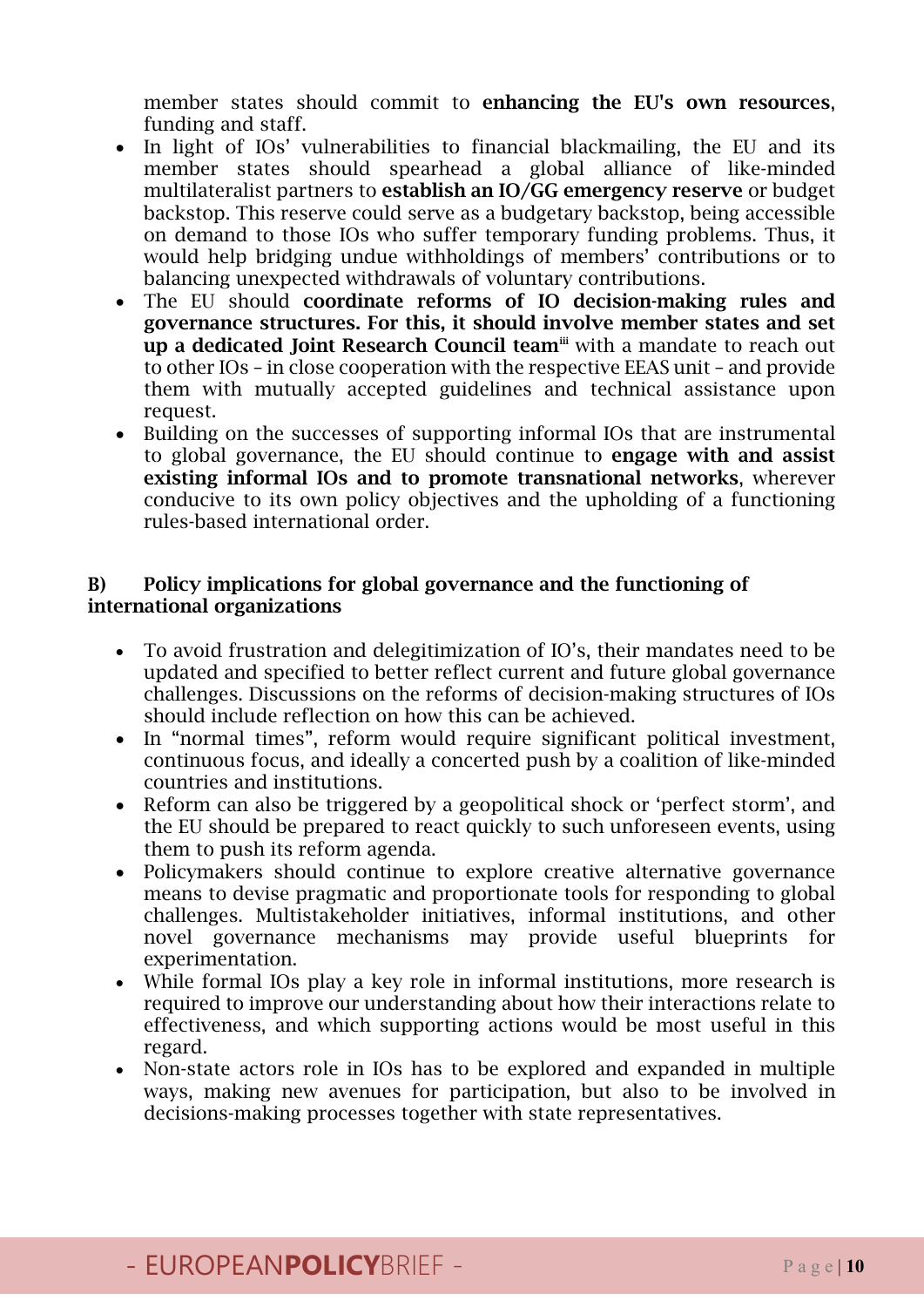#### RESEARCH PARAMETERS

The Project "Global Governance and the European Union: Future Trends and Scenarios (GLOBE)", addresses the strategic priorities identified in the EU Global Strategy such as trade, development, security and climate change as well as migration and global finance to identify the major roadblocks to effective and coherent GG by multiple stakeholders in a multipolar world. The project, coordinated by Institut Barcelona d'Estudis Internacionals (IBEI), will provide policymakers, academics, and the general public with an analytical grip on the state of play in GG, by innovative research contributions beyond the state of art, and also by developing new policy perspectives. It also hopes to equip national and European policy-makers with tools to identify constraints and opportunities in a set of GG scenarios for 2030 and 2050. To analyze the dynamics of GG in the different issue areas, GLOBE makes extensive use of quantitative methods, but it also elaborates a number of case studies to examine key institutions and global policy configurations. Combining diverse research methods, GLOBE aims to contribute to a new generation of studies in GG, capable of identifying and diagnosing the most relevant problems at the sector level with more precision and detail than previous research in this area.

GLOBE mainly employs a range of data-gathering and research techniques: big data mining, combining and expanding existing [GG databases,](https://www.globe-project.eu/en/global-governance-data-sets_7603) elaborating and distributing questionnaires, document analysis, personnel interviews, and developing foresight techniques. The [Global Governance Organizations Radar](https://economicsresearch.shinyapps.io/Ggor2020/)  [\(GGOR\)](https://economicsresearch.shinyapps.io/Ggor2020/) extracts from the world's broadcast, print, and online news a 'heatmap' related to the main GG issues in these fields such as the institutions and type of actors that are mentioned most often with a topic, reference to the EU in global media or even the ratio of negative/conflict events v. positive/cooperative events between dyads of actors. Some of the GLOBE partners have elaborated large datasets on different characteristics of institutions and organizations related to GG. Noteworthy examples are the [WZB dataset on IOs](https://www.wzb.eu/en/research/international-politics-and-law/global-governance/projects/international-authority-database) and other entities involved in GG, the IBEI dataset on the [institutional features of regulatory agencies](https://www.globalreg.info/institutional-features-of-regulatory-agencies.html) at the national level, and the ESADE dataset on the characteristics of heads and boards of IOs.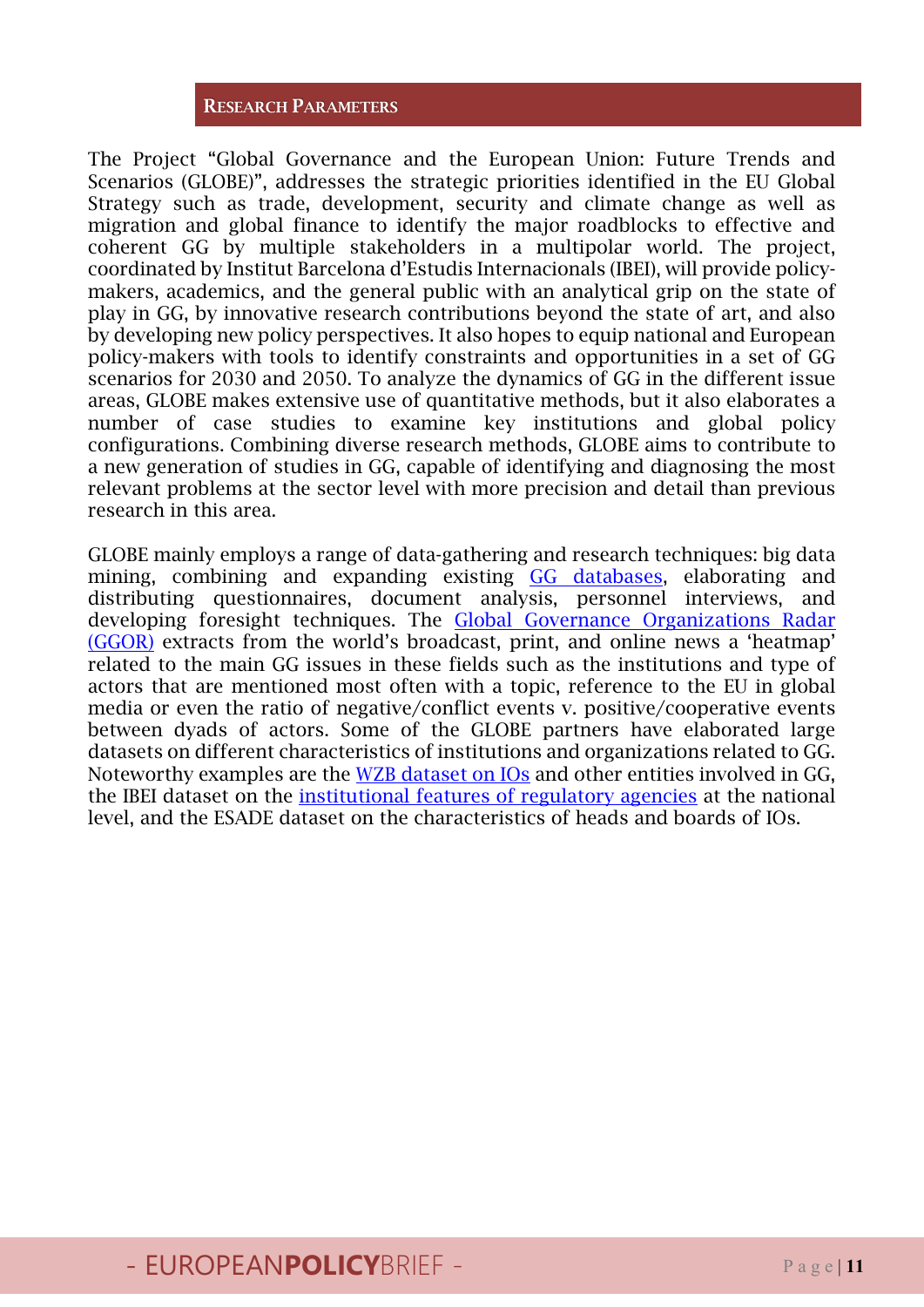### PROJECT IDENTITY

| <b>PROJECT NAME</b>                   | Global Governance and the European Union: Future Trends and<br>Scenarios" (GLOBE)                                                                                                                                                                                                                                                                                                                                                                                                                                                                                                                                                                                                                                                                                                                                                                                                                                             |
|---------------------------------------|-------------------------------------------------------------------------------------------------------------------------------------------------------------------------------------------------------------------------------------------------------------------------------------------------------------------------------------------------------------------------------------------------------------------------------------------------------------------------------------------------------------------------------------------------------------------------------------------------------------------------------------------------------------------------------------------------------------------------------------------------------------------------------------------------------------------------------------------------------------------------------------------------------------------------------|
| <b>COORDINATOR</b>                    | Jacint Jordana, Institut Barcelona d'Estudis Internacionals - IBEI,<br>Barcelona, Spain, jjordana@ibei.org                                                                                                                                                                                                                                                                                                                                                                                                                                                                                                                                                                                                                                                                                                                                                                                                                    |
| <b>CONSORTIUM</b>                     | -ESADE Business & Law School - ESADE, Barcelona, Spain<br>-Facultad Latinoamericana Ciencias Sociales - FLACSO - Buenos<br>Aires. Argentina<br>-Hebrew University of Jerusalem, HUJI, Department of Political<br>Science and the Federmann School of Public Policy and<br>Governance, Jerusalem, Israel<br>-Institut Barcelona d'Estudis Internacionals - IBEI, Barcelona, Spain<br>-ISGlobal Barcelona Institute for Global Health, Barcelona, Spain<br>-Katholieke Universiteit Leuven - KUL - Leuven Centre for Global ---<br>-Governance Studies - Leuven, Belgium<br>-Peking University - PKU - School of International Studies, Peking,<br>China<br>-University College London - UCL - Department of Political Science,<br>London, UK<br>-Universitas Bina Nusantara - BINUS - International Relations<br>Department, Jakarta, Indonesia<br>-Wissenschaftszentrum Berlin für Sozialforschung - WZB - Berlin,<br>Germany |
| <b>FUNDING SCHEME</b>                 | Horizon 2020 Framework - SC6 - GOVERNANCE-2018 - Trends and<br>forward-looking scenarios in global governance                                                                                                                                                                                                                                                                                                                                                                                                                                                                                                                                                                                                                                                                                                                                                                                                                 |
| <b>DURATION</b>                       | 1 January 2019 - 31 December 2022 (48 months)                                                                                                                                                                                                                                                                                                                                                                                                                                                                                                                                                                                                                                                                                                                                                                                                                                                                                 |
| <b>BUDGET</b>                         | EU contribution: $2.500,000.006$                                                                                                                                                                                                                                                                                                                                                                                                                                                                                                                                                                                                                                                                                                                                                                                                                                                                                              |
| <b>WEBSITE</b>                        | https://globe-project.eu/                                                                                                                                                                                                                                                                                                                                                                                                                                                                                                                                                                                                                                                                                                                                                                                                                                                                                                     |
| <b>FOR MORE</b><br><b>INFORMATION</b> | Jacint Jordana, Institut Barcelona d'Estudis Internacionals - IBEI,<br>Barcelona, Spain, jiordana@ibei.org                                                                                                                                                                                                                                                                                                                                                                                                                                                                                                                                                                                                                                                                                                                                                                                                                    |
|                                       | Adam Holesch, Institut Barcelona d'Estudis Internacionals - IBEI,<br>Barcelona, Spain, aholesch@ibei.org                                                                                                                                                                                                                                                                                                                                                                                                                                                                                                                                                                                                                                                                                                                                                                                                                      |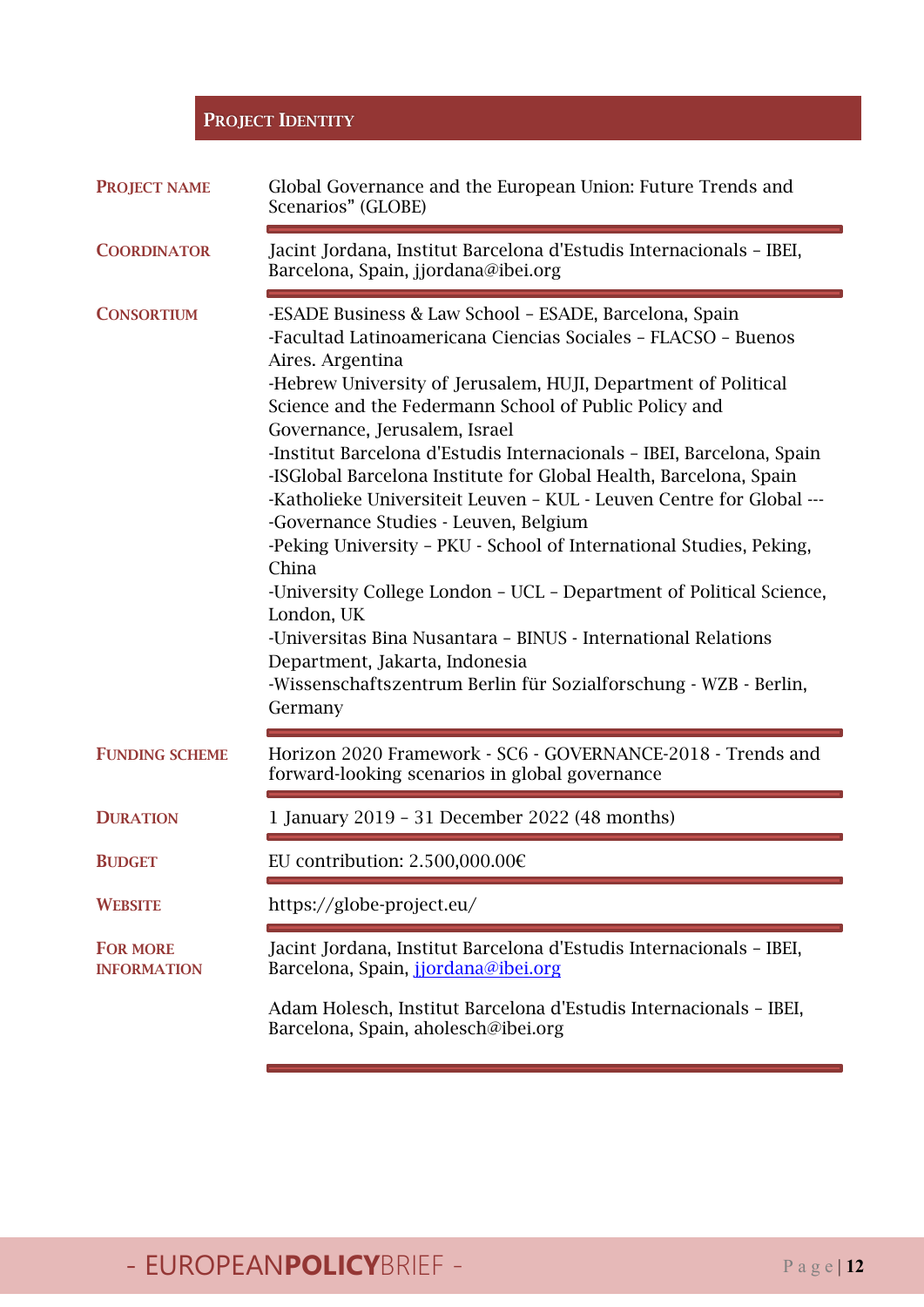#### SOURCES AND FURTHER READING

Cobaleda, A. S. *Case study of the European Security Architecture: NATO and OSCE*. Globe Deliverable 4.2, 2020.

Coen, D., Kreienkamp, J., & Pegram, T. (2020). Global Climate Governance (Elements in Public and Nonprofit Administration). Cambridge: Cambridge University Press. doi:10.1017/9781108973250

Coen, D., Kreienkamp, J., & Pegram, T. *No Leverage Without Authority? Comparing the Effectiveness of International Organizations Across GLOBE Issue Areas*, GLOBE Deliverable No. 7.2, 2021.

Depoorter, C., Marx, A. & Otteburn, K. *Multistakeholder Governance*, GLOBE Deliverable No. 8.1, 2021.

Ege, Joern, and Michael W. Bauer. 2017. "How Financial Resources Affect the Autonomy of International Public Administrations." Global Policy 8 (August): 75– 84. *<https://doi.org/10.1111/1758-5899.12451>*

Globe Report 5.1, Mapping Global Chance Governance, https://www.globeproject.eu/mapping-global-climate-change-governance\_10120.pdf

Green, Jessica F, and Jennifer Hadden. 2021. How Did Environmental Governance Become Complex? Understanding Mutualism Between Environmental NGOs and International Organizations. International Studies Review: 1–21.

Hallaert, Jean-Jacques. 2020. "The Tragedy of International Organizations in a World Order in Turmoil." 6. ECIPE Policy Briefs. Brussels: ECIPE. *[https://ecipe.org/publications/tragedy-of](https://ecipe.org/publications/tragedy-of-internationalorganizations/?mc_cid=765f7e7394&mc_eid=790da4b401)[internationalorganizations/?mc\\_cid=765f7e7394&mc\\_eid=790da4b401](https://ecipe.org/publications/tragedy-of-internationalorganizations/?mc_cid=765f7e7394&mc_eid=790da4b401)*.

Jordana, J., Holesch, A. & Schmitt, L. *International Organizations and the Future of Global Governance – Technical Report - GLOBE Survey*, 2022.

Marx, Axel, Kari Otteburn, Vineet Hegde, Weiyuan Gao, Guillaume Van der Loo, Jan Wouters, Melisa Deciancio, et al. 2019. "Mapping of the Trade and Development Global Regimes and Institutions." GLOBE. *[https://www.globe-project.eu/mapping](https://www.globe-project.eu/mapping-of-the-trade-and-development-global-regimesand-institutions_9714.pdf)[of-the-trade-and-development-global-regimesand-institutions\\_9714.pdf](https://www.globe-project.eu/mapping-of-the-trade-and-development-global-regimesand-institutions_9714.pdf)*

Otteburn, Kari & Marx, A. *Shortcomings of the current governance and institutional models*, GLOBE Deliverable No. 8.2, 2020.

Roger, C. *The Coral Reefs of Global Governance – How Formal IOs Make Informality Work*, GLOBE Deliverable No. 8.3, 2021.

*All GLOBE reports are available at: [https://www.globe-project.eu/en/reports\\_9705](https://www.globe-project.eu/en/reports_9705)*